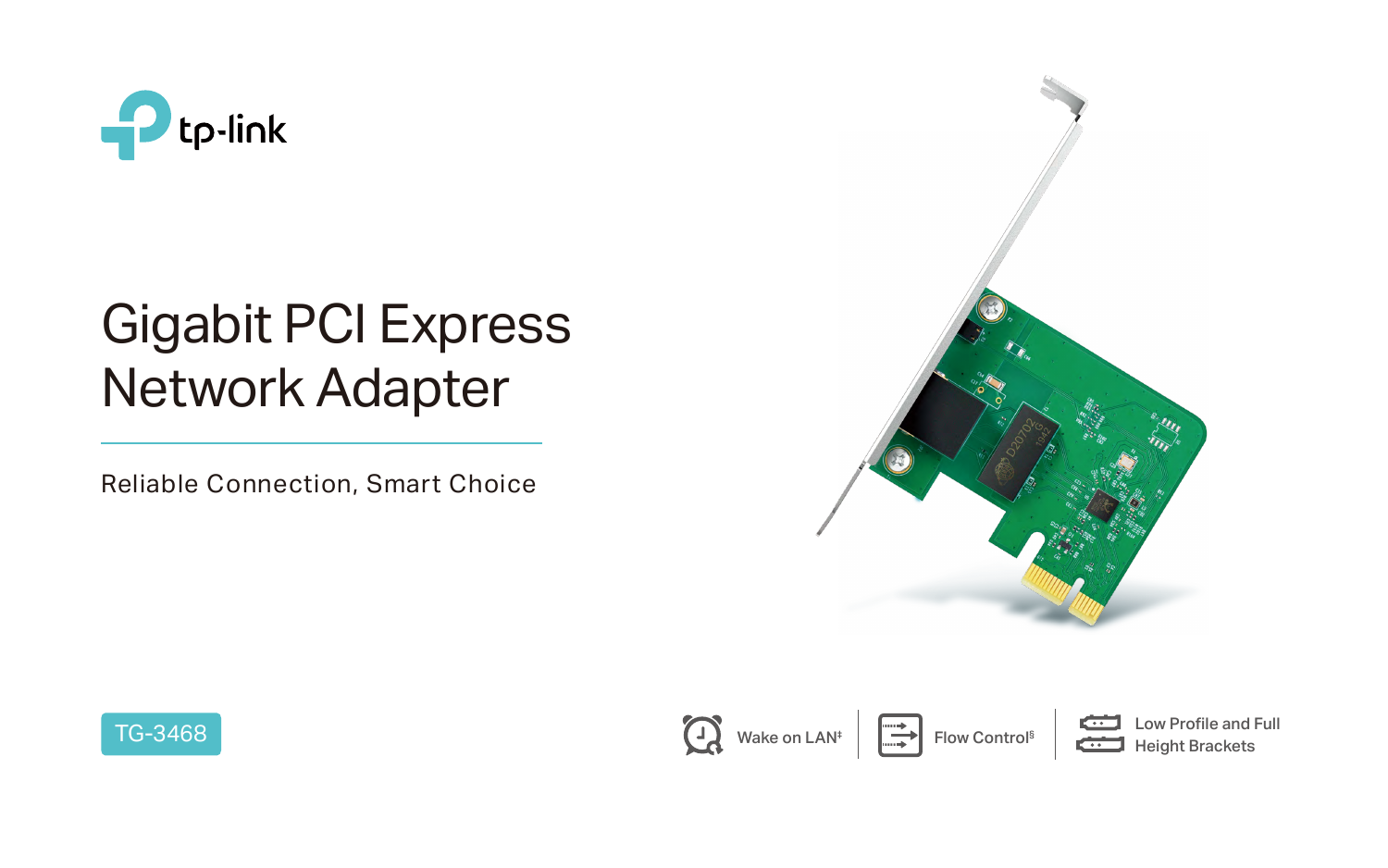## **Highlights**

### Wake On LAN Flow Control

Remotely power on/off your computer with WOL, good for centralized management IEEE 802.3x full duplex flow control to enhance throughput efficiency



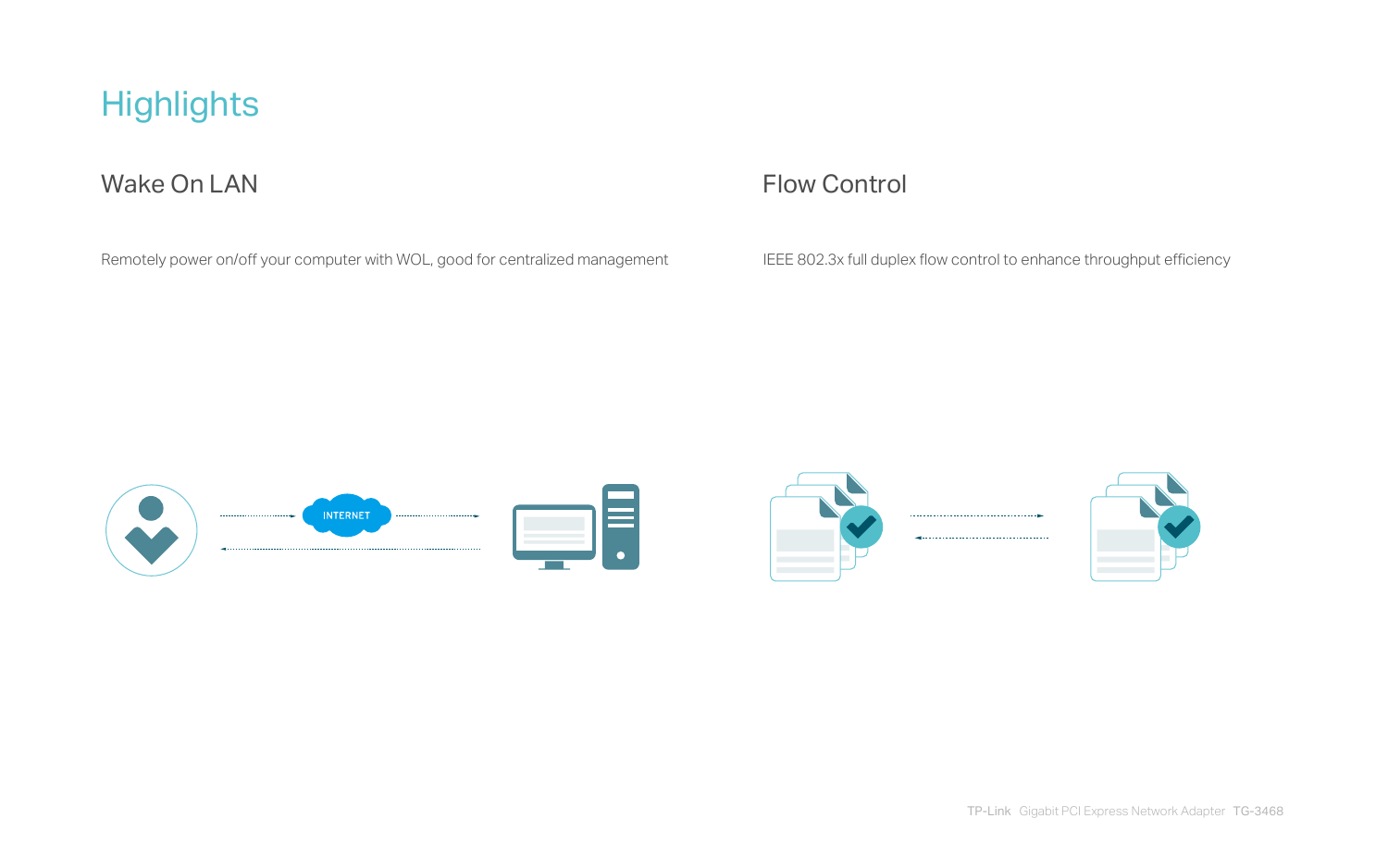· Easy Installation – Simply insert the adapter into a free PCI-E slot in your desktop and connect to your desktop with an Ethernet cable

- · PCI-E Interface Save the finite chassis space
- 
- Ethernet products

· Backwards Compatibility – Backward compatible with 100Mbps Fast



· High Speed – Feature a 10/100/1000Mbps auto-negotiation RJ45 port, eliminating manual switching





- · LED Indicator Monitor speed and link/activity
- · Active Support Support IEEE 802.1Q VLAN Tagging and 802.1p Layer 2 Priority Encoding for better network performance and security

### Features